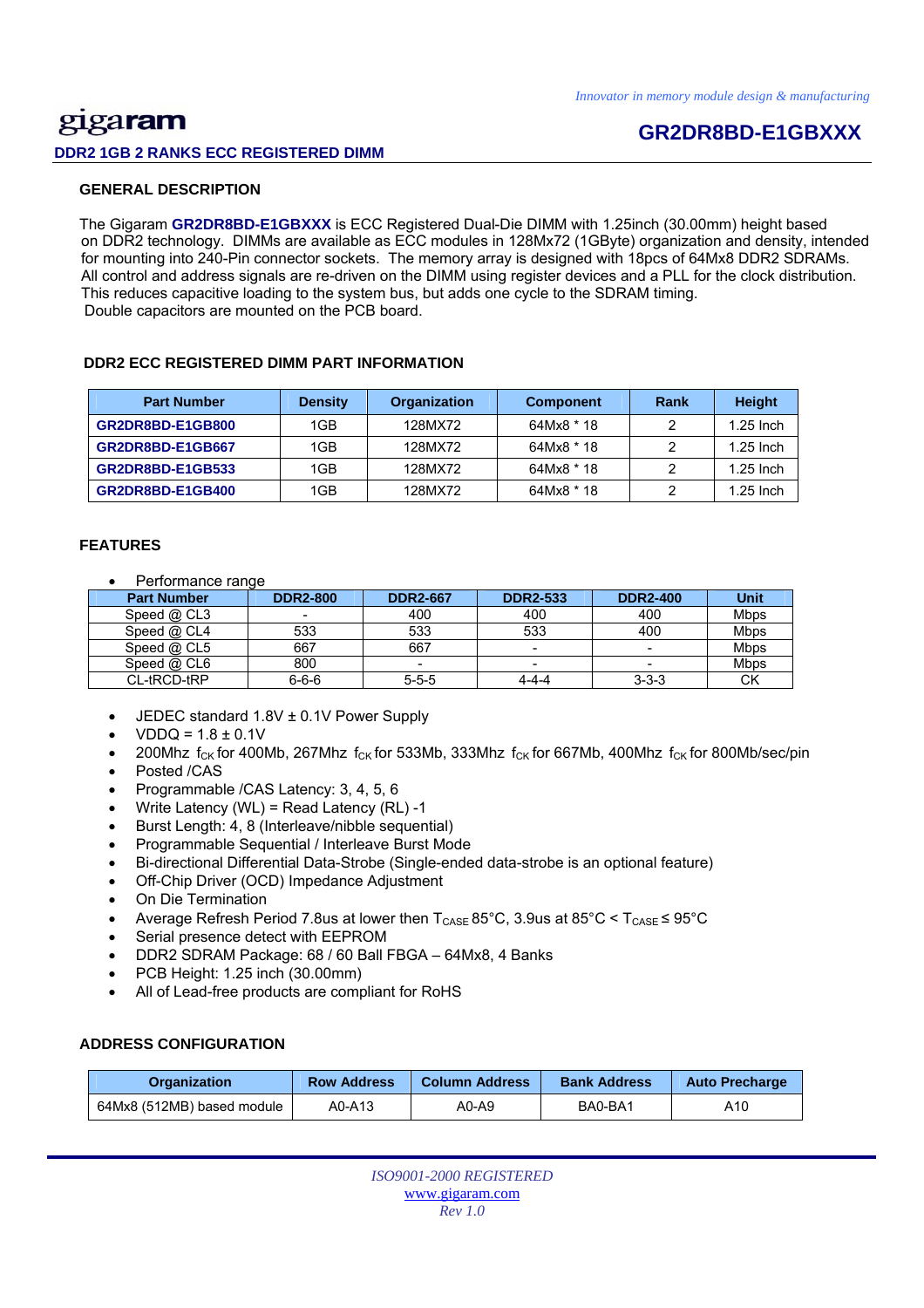#### **DDR2 1GB 2 RANKS ECC REGISTERED DIMM**

# **GR2DR8BD-E1GBXXX**

| Pin              | PIN CONFIGURATIONS (Front Side/ Back Side)<br><b>FRONT</b> | Pin              | <b>BACK</b>           | Pin             | <b>FRONT</b>        | Pin              | <b>BACK</b>                     |
|------------------|------------------------------------------------------------|------------------|-----------------------|-----------------|---------------------|------------------|---------------------------------|
| 1                | <b>VREF</b>                                                | 121              | <b>VSS</b>            | 62              | <b>VDDQ</b>         | 182              | A <sub>3</sub>                  |
| $\overline{2}$   | <b>VSS</b>                                                 | 122              | DQ4                   | 63              | A2                  | 183              | A1                              |
| 3                | DQ0                                                        | 123              | DQ <sub>5</sub>       | 64              | VDD                 | 184              | VDD                             |
| 4                | DQ1                                                        | 124              | <b>VSS</b>            |                 | <b>KEY</b>          |                  | <b>KEY</b>                      |
| 5                | <b>VSS</b>                                                 | 125              | DM0 / DQS9            | 65              | <b>VSS</b>          | 185              | /CK0                            |
| 6                | /DQS0                                                      | 126              | /DQS9                 | 66              | <b>VSS</b>          | 186              | CK <sub>0</sub>                 |
| $\overline{7}$   | DQS0                                                       | 127              | <b>VSS</b>            | 67              | <b>VDD</b>          | 187              | <b>VDD</b>                      |
| 8                | <b>VSS</b>                                                 | 128              | DQ6                   | 68              | $\overline{NC}$     | 188              | A0                              |
| $\boldsymbol{9}$ | DQ <sub>2</sub>                                            | 129              | DQ7                   | 69              | VDD                 | 189              | VDD                             |
| 10               | DQ3                                                        | 130              | <b>VSS</b>            | 70              | A10/AP              | 190              | BA <sub>1</sub>                 |
| 11               | <b>VSS</b>                                                 | 131              | DQ12                  | 71              | BA0                 | 191              | VDDQ                            |
| $\overline{12}$  | DQ8                                                        | 132              | DQ13                  | $\overline{72}$ | VDDQ                | 192              | /RAS                            |
| 13               | DQ <sub>9</sub>                                            | 133              | <b>VSS</b>            | 73              | <b>WE</b>           | 193              | /CS0                            |
| 14               | <b>VSS</b>                                                 | 134              | DM1/DQS10             | 74              | /CAS                | 194              | <b>VDDQ</b>                     |
| 15               | /DQS1                                                      | $\overline{135}$ | /DQS10                | 75              | VDDQ                | 195              | ODT0                            |
| 16               | DQS1                                                       | 136              | <b>VSS</b>            | 76              | <b>VSS</b>          | 196              | A13                             |
| 17               | <b>VSS</b>                                                 | 137              | $\overline{NC}$       | 77              | ODT <sub>1</sub>    | 197              | VDD                             |
| 18               | /RESET                                                     | 138              | $\overline{NC}$       | 78              | VDDQ                | 198              | <b>VSS</b>                      |
| 19               | <b>NC</b>                                                  | 139              | <b>VSS</b>            | 79              | <b>VSS</b>          | 199              | DQ36                            |
| 20<br>21         | <b>VSS</b>                                                 | 140<br>141       | DQ14<br><b>DQ15</b>   | 80<br>81        | <b>DQ32</b><br>DQ33 | 200<br>201       | DQ37<br>$\overline{\text{VSS}}$ |
| 22               | DQ10<br>DQ11                                               | 142              | <b>VSS</b>            | 82              | <b>VSS</b>          | 202              | <b>DQ38</b>                     |
| 23               | <b>VSS</b>                                                 | 143              | <b>DQ20</b>           | 83              | /DQS4               | 203              | DQ39                            |
| 24               | DQ16                                                       | 144              | DQ21                  | 84              | DQS4                | 204              | <b>VSS</b>                      |
| 25               | <b>DQ17</b>                                                | 145              | <b>VSS</b>            | 85              | <b>VSS</b>          | 205              | DQ38                            |
| 26               | <b>VSS</b>                                                 | 146              | <b>DM2 / DQS11</b>    | 86              | <b>DQ34</b>         | 206              | DQ39                            |
| 27               | /DQS2                                                      | 147              | /DQS11                | 87              | <b>DQ35</b>         | 207              | <b>VSS</b>                      |
| $\overline{28}$  | DQS2                                                       | 148              | <b>VSS</b>            | $\overline{88}$ | <b>VSS</b>          | 208              | <b>DQ44</b>                     |
| 29               | <b>VSS</b>                                                 | 149              | DQ22                  | 89              | DQ40                | 209              | DQ45                            |
| 30               | DQ18                                                       | 150              | <b>DQ23</b>           | 90              | <b>DQ41</b>         | 210              | <b>VSS</b>                      |
| 31               | DQ19                                                       | 151              | <b>VSS</b>            | 91              | <b>VSS</b>          | 211              | DM5 / DQS14                     |
| 32               | <b>VSS</b>                                                 | 152              | DQ28                  | 92              | /DQS5               | 212              | /DQS14                          |
| 33               | DQ24                                                       | 153              | DQ29                  | 93              | DQS5                | 213              | <b>VSS</b>                      |
| 34               | <b>DQ25</b>                                                | 154              | <b>VSS</b>            | 94              | <b>VSS</b>          | 214              | DQ46                            |
| 35               | <b>VSS</b>                                                 | 155              | DM3 / DQS12           | 95              | DQ42                | 215              | <b>DQ47</b>                     |
| 36               | /DQS3                                                      | 156              | /DQS12                | 96              | DQ43                | 216              | <b>VSS</b>                      |
| 37               | DQS3                                                       | 157              | <b>VSS</b>            | 97              | <b>VSS</b>          | 217              | <b>DQ52</b>                     |
| 38               | <b>VSS</b>                                                 | 158              | DQ30                  | 98              | DQ48                | 218              | DQ53                            |
| 39               | DQ26                                                       | 159              | DQ31                  | 99              | DQ49                | 219              | $\overline{\text{VSS}}$         |
| 40               | <b>DQ27</b>                                                | 160              | <b>VSS</b>            | 100             | VSS                 | 220              | <b>NC</b>                       |
| 41               | <b>VSS</b>                                                 | 161              | CB4                   | 101             | SA <sub>2</sub>     | 221              | <b>NC</b>                       |
| 42               | CB <sub>0</sub>                                            | 162              | CB5                   | 102             | NC                  | 222              | <b>VSS</b>                      |
| 43               | CB <sub>1</sub>                                            | 163              | <b>VSS</b>            | 103             | <b>VSS</b>          | 223              | DM6 / DQS15                     |
| 44               | <b>VSS</b>                                                 | 164              | DM8 / DQS17           | 104             | /DQS6               | $\overline{224}$ | /DQS15                          |
| 45               | /DQS8                                                      | 165              | /DQS17                | 105             | DQS6                | 225              | <b>VSS</b>                      |
| 46               | DQS8                                                       | 166              | <b>VSS</b>            | 106             | <b>VSS</b>          | 226              | DQ54                            |
| 47               | <b>VSS</b>                                                 | 167              | CB6                   | 107             | DQ50                | 227              | <b>DQ55</b>                     |
| 48               | CB <sub>2</sub>                                            | 168              | CB7                   | 108             | DQ51                | 228              | <b>VSS</b>                      |
| 49               | CB <sub>3</sub>                                            | 169              | <b>VSS</b>            | 109             | <b>VSS</b>          | 229              | DQ60                            |
| 50               | <b>VSS</b>                                                 | 170              | VDDQ                  | 110             | DQ56                | 230              | DQ61                            |
| 51               | VDDQ                                                       | 171              | NC / CKE1             | 111             | <b>DQ57</b>         | 231              | <b>VSS</b>                      |
| 52               | CKE0                                                       | 172              | VDD                   | 112             | <b>VSS</b>          | 232              | DM7 / DQS16                     |
| 53               | <b>VDD</b>                                                 | 173              | NC                    | 113             | /DQS7               | 233              | /DQS16                          |
| 54               | <b>NC</b>                                                  | 174              | $\overline{NC}$       | 114             | DQS7                | 234              | <b>VSS</b>                      |
| 55               | NC                                                         | 175              | VDDQ                  | 115             | <b>VSS</b>          | 235              | DQ62                            |
| 56<br>57         | VDDQ<br>A11                                                | 176<br>177       | A12<br>A <sub>9</sub> | 116<br>117      | DQ58<br>DQ59        | 236<br>237       | DQ63<br><b>VSS</b>              |
|                  |                                                            |                  |                       |                 |                     |                  |                                 |

*ISO9001-2000 REGISTERED*  www.gigaram.com *Rev 1.0*

58 | A7 | 178 | VDD | 118 | VSS | 238 | VDDSPD 59 | VDD | 179 | A8 | 119 | SDA | 239 | SA0 60 | A5 | 180 | A6 | 120 | SCL | 240 | SA1

61 A4 181 VDDQ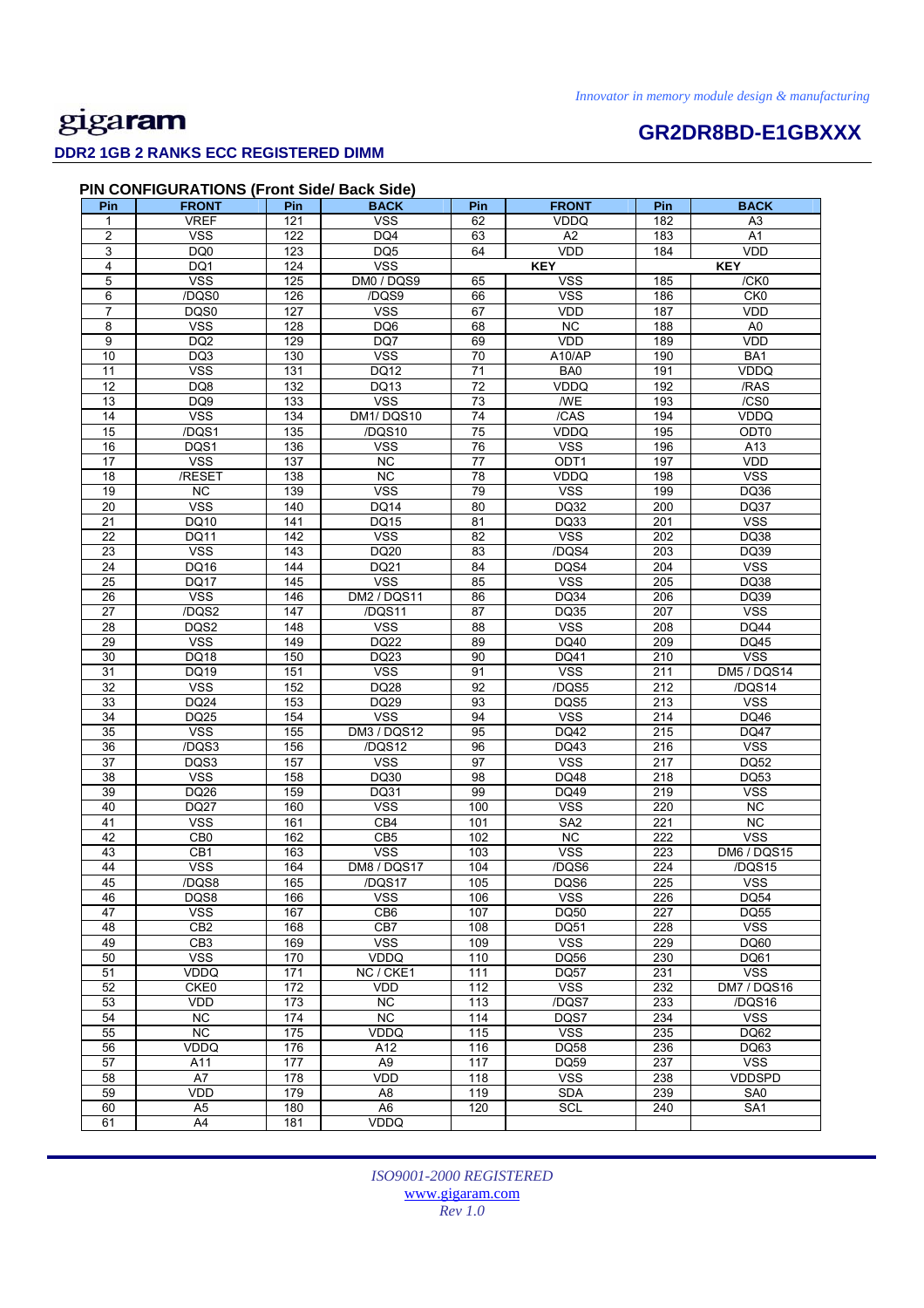# **GR2DR8BD-E1GBXXX**

### **DDR2 1GB 2 RANKS ECC REGISTERED DIMM**

### **INPUT/OUTPUT FUNCTIONAL DESCRIPTION**

| <b>Symbol</b>             | <b>Type</b> | <b>Polarity</b>              | <b>Function</b>                                                                                                                                                                                                                                                                                                                                                                                                                                                                                                                                                                                                                                                                                                  |
|---------------------------|-------------|------------------------------|------------------------------------------------------------------------------------------------------------------------------------------------------------------------------------------------------------------------------------------------------------------------------------------------------------------------------------------------------------------------------------------------------------------------------------------------------------------------------------------------------------------------------------------------------------------------------------------------------------------------------------------------------------------------------------------------------------------|
| <b>CK0, /CK0</b>          | Input       | Cross point                  | The system clock inputs. All address and command lines are sampled on the<br>cross point of the rising edge of CK and he falling edge of CK*. An on-board<br>DLL circuit is driven from the clock inputs and output timing for read operations<br>is synchronized to the input clock.                                                                                                                                                                                                                                                                                                                                                                                                                            |
| CKE [1:0]                 | Input       | Active High                  | CKE high activates and CKE low deactivates internal signals and device input<br>buffers and output drivers of the SDRAMs. Taking CKE low provides Precharge<br>Power-Down and Self-Refresh operation (all banks idle), or Active Power-Down<br>(row Active in any bank).                                                                                                                                                                                                                                                                                                                                                                                                                                         |
| /CS [1:0]                 | Input       | Active Low                   | Enables the associated SDRAM command decoder when low and disables<br>decoder when high. When decoder is disabled, new commands are ignored and<br>previous operations continue. The input signals also disable all outputs (except<br>CKE and ODT) of the register(s) on the DIMM when both inputs are high. When<br>both CS*[1:0] are high, all register outputs (except CK, ODT and Chip select)<br>remain in the previous state.                                                                                                                                                                                                                                                                             |
| ODT [1:0]                 | Input       | <b>Active High</b>           | On-Die Termination control signals                                                                                                                                                                                                                                                                                                                                                                                                                                                                                                                                                                                                                                                                               |
| /RAS,<br>/CAS, /WE        | Input       | <b>Active Low</b>            | When sampled at the positive edge of the clock, RAS*, CAS* and WE* define<br>the operation to be executed by the SDRAM.                                                                                                                                                                                                                                                                                                                                                                                                                                                                                                                                                                                          |
| DM [8:0]                  | Input       | <b>Active High</b>           | Masks write data when high, issued concurrently with input data.                                                                                                                                                                                                                                                                                                                                                                                                                                                                                                                                                                                                                                                 |
| BA [2:0]                  | Input       | L.                           | Selects which internal SDRAM memory bank is activated                                                                                                                                                                                                                                                                                                                                                                                                                                                                                                                                                                                                                                                            |
| A [13:0]                  | Input       |                              | During Bank Activate command cycle, Address defines the row address. During<br>a Read or Write command cycle, Address defines the column address. In<br>addition to the column address, A10 (=AP) is used to invoke Auto-Precharge<br>operation at the end of the burst read or write cycle. If AP is high, Auto<br>Precharge is selected and BA[1:0] defines the bank to be precharged. If AP is<br>low, Auto-Precharge is disabled. During a Precharge command cycle, AP is<br>used in conjunction with BA[1:0] to control which bank(s) to precharge. If AP is<br>high, all banks will be precharged regardless of the state of BA[1:0]. If AP is low,<br>BA[1:0] are used to define which bank to precharge. |
| DQ [63:0],<br>CB [7:0]    | $II$        |                              | Data and Check Bit Input/Output pins.                                                                                                                                                                                                                                                                                                                                                                                                                                                                                                                                                                                                                                                                            |
| DQS [17:0]<br>/DQS[17:0]  | $UO$        | Cross point                  | The data strobes, associated with one data byte, source with data transfer. In<br>Write mode, the data strobe is sourced by the controller and is centered in the<br>data window. In Read mode the data strobe is sources by the DDR2 SDRAM<br>and is sent at the leading edge of the data window. DQS* signals are<br>complements, and timing is relative to the crosspoint of respective DQS and<br>DQS*. If the module is to be operated in single ended strobe mode, all DQS*<br>signals must be tied on the system board to VSS and DDR2 SDRAM mode<br>registers programmed appropriately.                                                                                                                  |
| SA [2:0]                  | Input       |                              | These signals are tied at the system planar to either VSS or VDDSPD to<br>configure the serial SPD EEPROM address range                                                                                                                                                                                                                                                                                                                                                                                                                                                                                                                                                                                          |
| <b>SDA</b>                | I/O         |                              | This bidirectional pin is used to transfer data into and out of the SPD EEPROM.<br>A resistor maybe connected from the SDA bus line to VDDSPD on the system<br>planar to act as a pull-up.                                                                                                                                                                                                                                                                                                                                                                                                                                                                                                                       |
| SCL                       | Input       |                              | This signal is used to clock data into the SPD EEPROM. A resistor maybe<br>connected from the SCL bus line to VDDSPD on the system planar to act as a<br>pull-up.                                                                                                                                                                                                                                                                                                                                                                                                                                                                                                                                                |
| /RESET                    | Input       |                              | The /RESET pin is connected to the RST* pin on the register and to the OE pin<br>on the PLL. When low, all register outputs will be driven low and the PLL clocks<br>to the DRAMs and the register(s) will be set to low level. The PLL will remain<br>synchronized with the input clock.                                                                                                                                                                                                                                                                                                                                                                                                                        |
| $V_{DD}$ , $V_{SS}$       | Supply      | $\overline{\phantom{0}}$     | Power and ground for the DDR SDRAM input buffers and core logic.                                                                                                                                                                                                                                                                                                                                                                                                                                                                                                                                                                                                                                                 |
| <b>V</b> <sub>REF</sub>   | Supply      | $\qquad \qquad \blacksquare$ | Reference voltage for the SSTL-18 inputs.                                                                                                                                                                                                                                                                                                                                                                                                                                                                                                                                                                                                                                                                        |
| <b>V</b> <sub>DDSPD</sub> | Supply      |                              | Serial EEPROM positive power supply, wired to a separated power pin at the<br>connector which supports from 1.7 Volt to 3.6 Volt.                                                                                                                                                                                                                                                                                                                                                                                                                                                                                                                                                                                |

*ISO9001-2000 REGISTERED*  www.gigaram.com *Rev 1.0*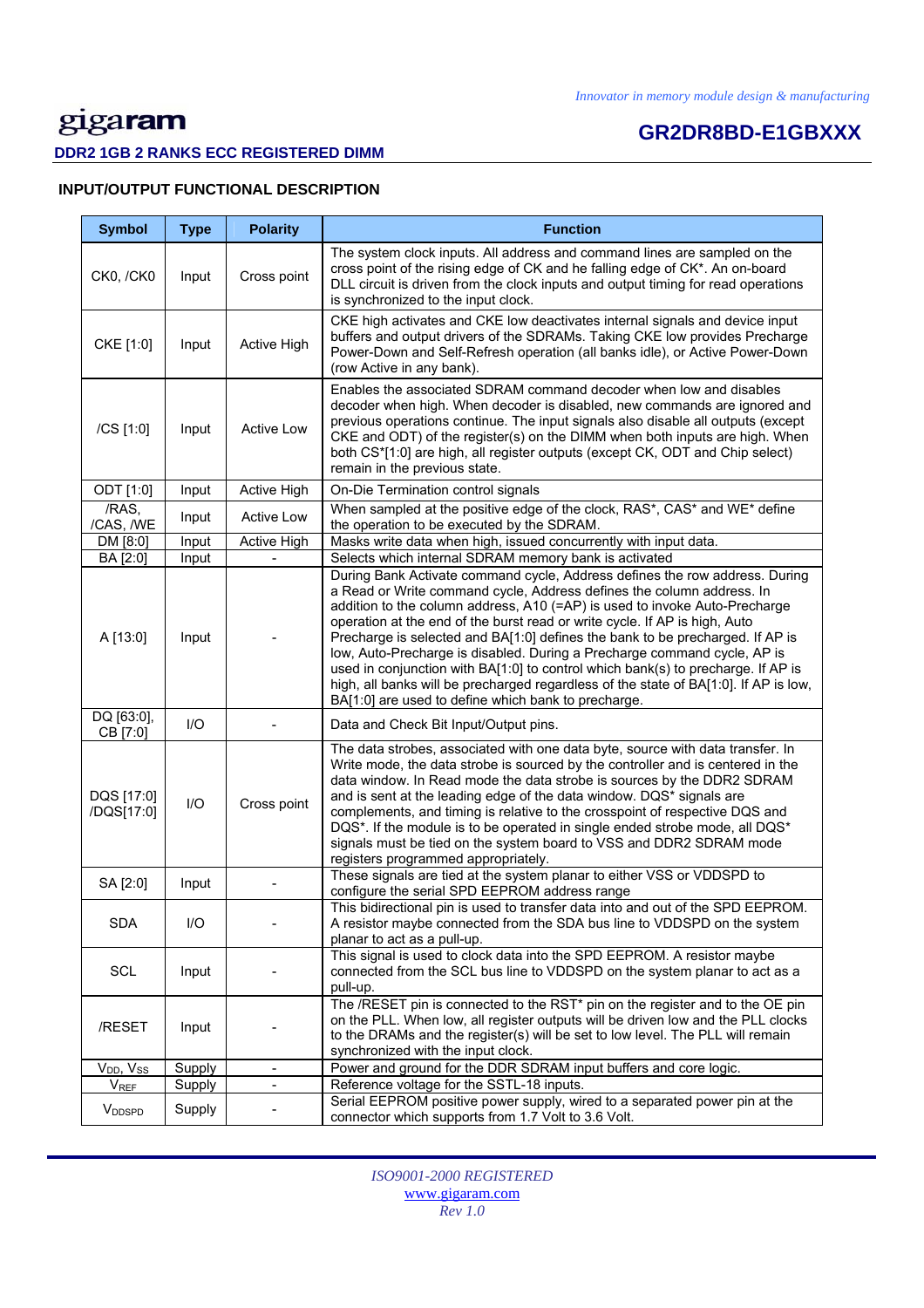# gigaram

### **GR2DR8BD-E1GBXXX**

#### **DDR2 1GB 2 RANKS ECC REGISTERED DIMM**

#### **FUNCTIONAL BLOCK DIAGRAM**



*ISO9001-2000 REGISTERED*  www.gigaram.com *Rev 1.0*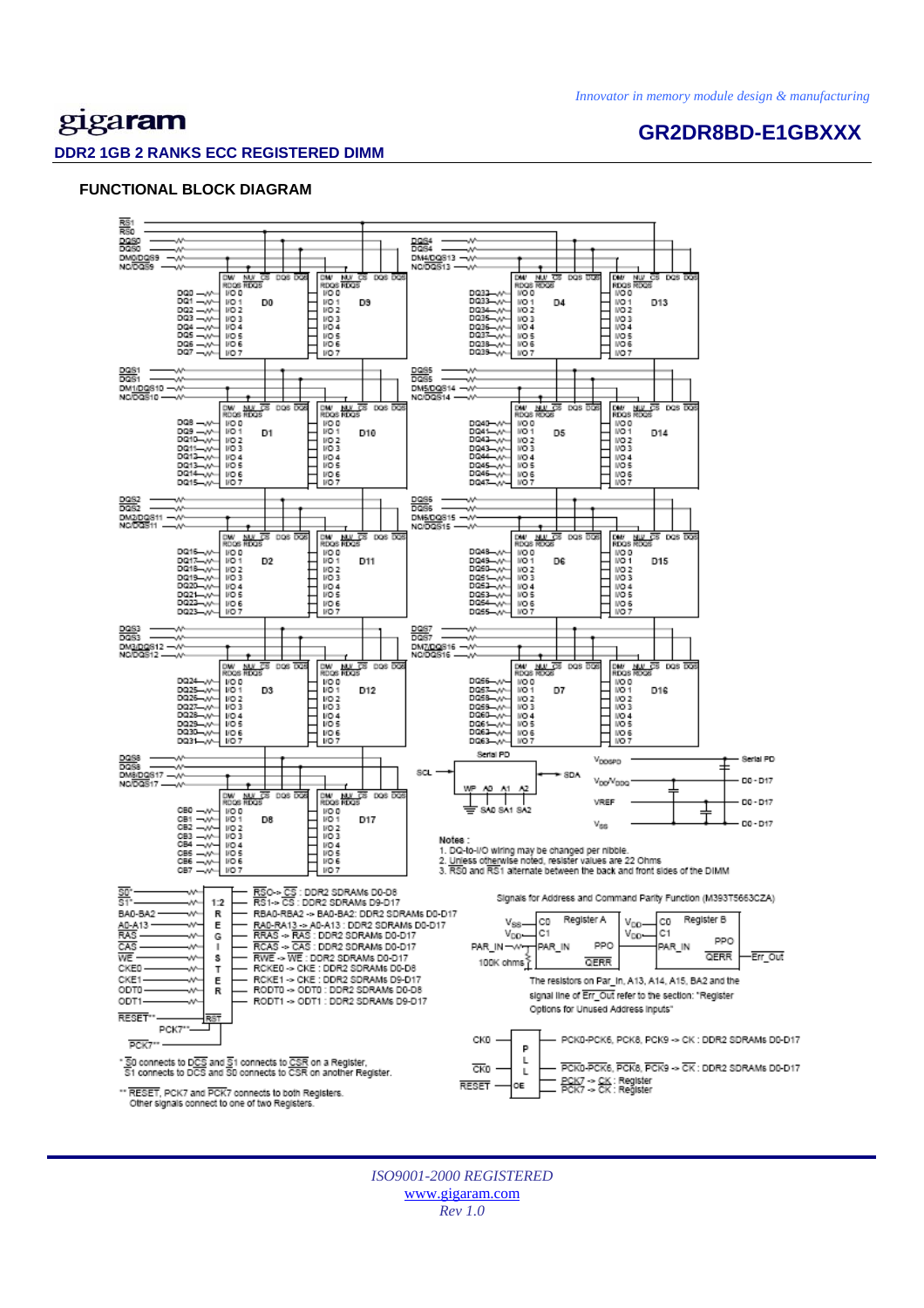# gigaram

#### **DDR2 1GB 2 RANKS ECC REGISTERED DIMM**

## **GR2DR8BD-E1GBXXX**

#### **ABSOLUTE MAXIMUM DC RATINGS**

| <b>Parameter</b>                                       | <b>Symbol</b>             | <b>Limit Values</b> | Unit   |              |
|--------------------------------------------------------|---------------------------|---------------------|--------|--------------|
|                                                        |                           | Min.                | Max.   |              |
| Voltage on any pins relative to $V_{SS}$               | $V_{IN}$ , $V_{OUT}$      | $-0.5$              | 2.3    |              |
| Voltage on V <sub>DD</sub> relative to V <sub>SS</sub> | V <sub>DD</sub>           | $-1.0$              | 2.3    |              |
| Voltage on $V_{DDQ}$ relative to $V_{SS}$              | V <sub>DDQ</sub>          | $-0.5$              | 2.3    |              |
| Storage temperature range                              | $\mathsf{T}_{\text{STG}}$ | -55                 | $+100$ | $^{\circ}$ C |

 Stresses greater than those listed under "Absolute Maximum Ratings" may cause permanent to the device. This is a stress rating only and functional operation of the device at these or any other conditions above those indicated in the operational sections of this specification is not implied. Exposure to absolute maximum rating conditions for extended periods may affect reliability.

#### **OPERATING TEMPERATURE RANGE**

| <b>Parameter</b>                                  | <b>Symbol</b>              |      | <b>Limit Values</b> | Unit           | <b>Notes</b> |  |
|---------------------------------------------------|----------------------------|------|---------------------|----------------|--------------|--|
|                                                   |                            | Min. | Max.                |                |              |  |
| DIMM Module Operating Temperature Range (ambient) | <b>TOPR</b>                |      | $+55$               | $^{\circ}$ C   |              |  |
| DRAM Component Case Temperature Range             | $\mathsf{T}_\mathsf{CASE}$ |      | $+95$               | $\circ$ $\sim$ | 1 - 4        |  |

1. DRAM Component Case Temperature is the surface temperature in the center on the top side of any of the DRAMs. For measurement conditions, please refer to the JEDEC document JESD51-2.

2. Within the DRAM Component Case Temperature range all DRAM specification will be supported.

3. Above 85 º C DRAM case temperature the Auto-Refresh command interval has to be reduced to tREF1= 3.9us.

4. Self-Refresh period is hard-coded in the DRAMs and therefore it is imperative that the system ensures the DRAM is below 85 º C case temperature before initiating self-refresh operation.

### Parameter Symbol **Definit Values**<br>Min. Norm. Max. **Unit Notes**  Device Supply Voltage  $V_{DD}$   $V_{DD}$  1.7  $1.8$  1.8 1.9 V Output Supply Voltage VDDQ 1.7 1.8 1.9 V 1) Input Reference Voltage  $V_{REF}$  0.49 x V<sub>DDQ</sub> 0.5 x V<sub>DDQ</sub> 0.51 x V<sub>DDQ</sub> V 2) EEPROM Supply Voltage VDDSPD 1.7 - 3.6 V DC Input Logic High  $V_{\text{H(DC)}}$   $V_{\text{REF}}$  + 0.125  $\vert$  -  $V_{\text{DDQ}}$  + 0.3  $\vert$  V DC Input Logic Low  $V_{IL(DC)}$   $-0.30$   $-V_{REF} - 0.125$  V In/Output Leakage Current |  $I_L$  | -5 | - | 5 | uA | 3)

#### **AC & DC OPERATING CONDITIONS**

Under all conditions,  $V_{DDQ}$  must be less than or equal to VDD

2. Peak to peak AC noise on V<sub>REF</sub> may not exceed  $\pm$  2% V<sub>REF (DC)</sub>. V<sub>REF</sub> is also expected to track noise variations in V<sub>DDQ</sub>.

3. For any pin on the DIMM connector under test input of 0  $V \leq V_{IN} \leq V_{DDQ} + 0.3V$ .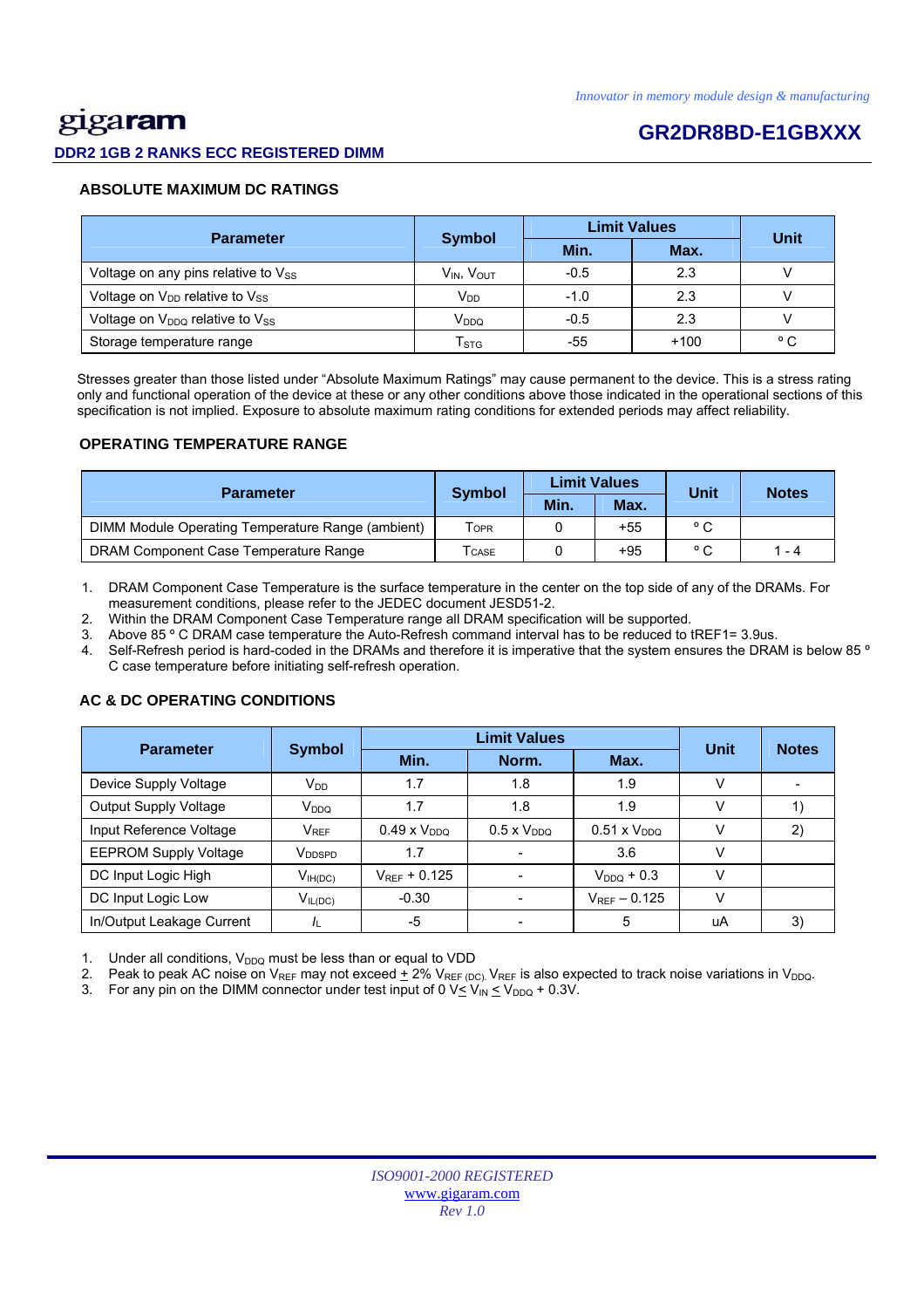### **DDR2 1GB 2 RANKS ECC REGISTERED DIMM**

# **Example 20 Intervention CR2DR8BD-E1GBXXX**

#### *I***<sub>DD</sub> SPECIFICATION**

| <b>Symbol</b>              | DDR2-800@CL=6 | DDR2-667@CL=5 | DDR2-533@CL=4 | DDR2-400@CL=3 | <b>Unit</b> | <b>Note</b>    |
|----------------------------|---------------|---------------|---------------|---------------|-------------|----------------|
| $I_{DD0}$                  | 4950          | 1760          | 1615          | 1470          | mA          | $\overline{2}$ |
| I <sub>DD1</sub>           | 2120          | 1920          | 1765          | 1610          | mA          | $\overline{2}$ |
| $I_{DD2P}$                 | 910           | 850           | 790           | 730           | mA          | 3              |
| $I_{DD2Q}$                 | 1520          | 1430          | 1340          | 1160          | mA          | 3              |
| <b>I</b> DD <sub>2N</sub>  | 1470          | 1310          | 1240          | 1080          | mA          | 3              |
| $I$ <sub>DD3P(F)</sub>     | 1540          | 1350          | 1160          | 1060          | mA          | 3              |
| $I_{DD3P(S)}$              | 1024          | 954           | 854           | 754           | mA          | 3              |
| <b>I</b> DD3N              | 1595          | 1435          | 1365          | 1205          | mA          | 3              |
| <b>I</b> DD <sub>4</sub> W | 2675          | 2360          | 2135          | 1820          | mA          | $\overline{2}$ |
| I <sub>DD4R</sub>          | 2905          | 2480          | 2145          | 1855          | mA          | $\overline{2}$ |
| $I_{\text{DDB}}$           | 2945          | 2705          | 2510          | 2270          | mA          | 3              |
| $I_{DD6}$                  | 270           | 270           | 270           | 270           | mA          | 3              |
| I <sub>DD7</sub>           | 4180          | 3795          | 3455          | 3070          | mA          | $\overline{2}$ |

#### **Notes**:

1. Calculated values from component data. ODT disabled. IDD1, IDD4R, and IDD7 are defined with the outputs disabled. Currents includes Registers and PLL.

2. The other rank is in IDD2P Precharge Power-Down Standby Current mode

3. Both ranks are in the same IDD current mode.

### **SPEED BINS & CL, tRCD, tRP, tRC and tRAS for CORRESPONDING BIN**

| <b>Speed</b>             | <b>DDR2-800</b> |                          | <b>DDR2-667</b> |            | <b>DDR2-533</b>          |                          | <b>DDR2-400</b>          |            | <b>Unit</b> |
|--------------------------|-----------------|--------------------------|-----------------|------------|--------------------------|--------------------------|--------------------------|------------|-------------|
| <b>Bin (CL-tRCD-tRP)</b> |                 | $6 - 6 - 6$              | $5 - 5 - 5$     |            | $4 - 4 - 4$              |                          | $3 - 3 - 3$              |            |             |
| <b>Parameter</b>         | <b>Min</b>      | <b>Max</b>               | <b>Min</b>      | <b>Max</b> | <b>Min</b>               | <b>Max</b>               | <b>Min</b>               | <b>Max</b> |             |
| tCK, CL=3                | ۰               |                          | 5               | 8          | 5                        | 8                        | 5                        | 8          | ns          |
| tCK, CL=4                | 3.75            | 8                        | 3.75            | 8          | 3.75                     | 8                        | 5                        | 8          | ns          |
| tCK, CL=5                | 3               | 8                        | 3               | 8          | 3.75                     | 8                        | $\overline{\phantom{0}}$ | -          | ns          |
| $tCK$ , $CL=6$           | 2.5             | 8                        | -               |            | $\overline{\phantom{0}}$ | -                        | -                        |            | ns          |
| tRCD                     | 15              | $\overline{\phantom{0}}$ | 15              | -          | 15                       | -                        | 15                       |            | ns          |
| tRP                      | 15              |                          | 15              |            | 15                       | $\overline{\phantom{0}}$ | 15                       |            | ns          |
| tRC                      | 60              |                          | 60              |            | 60                       |                          | 55                       |            | ns          |
| tRAS                     | 45              | 70000                    | 45              | 70000      | 45                       | 70000                    | 40                       | 70000      | ns          |